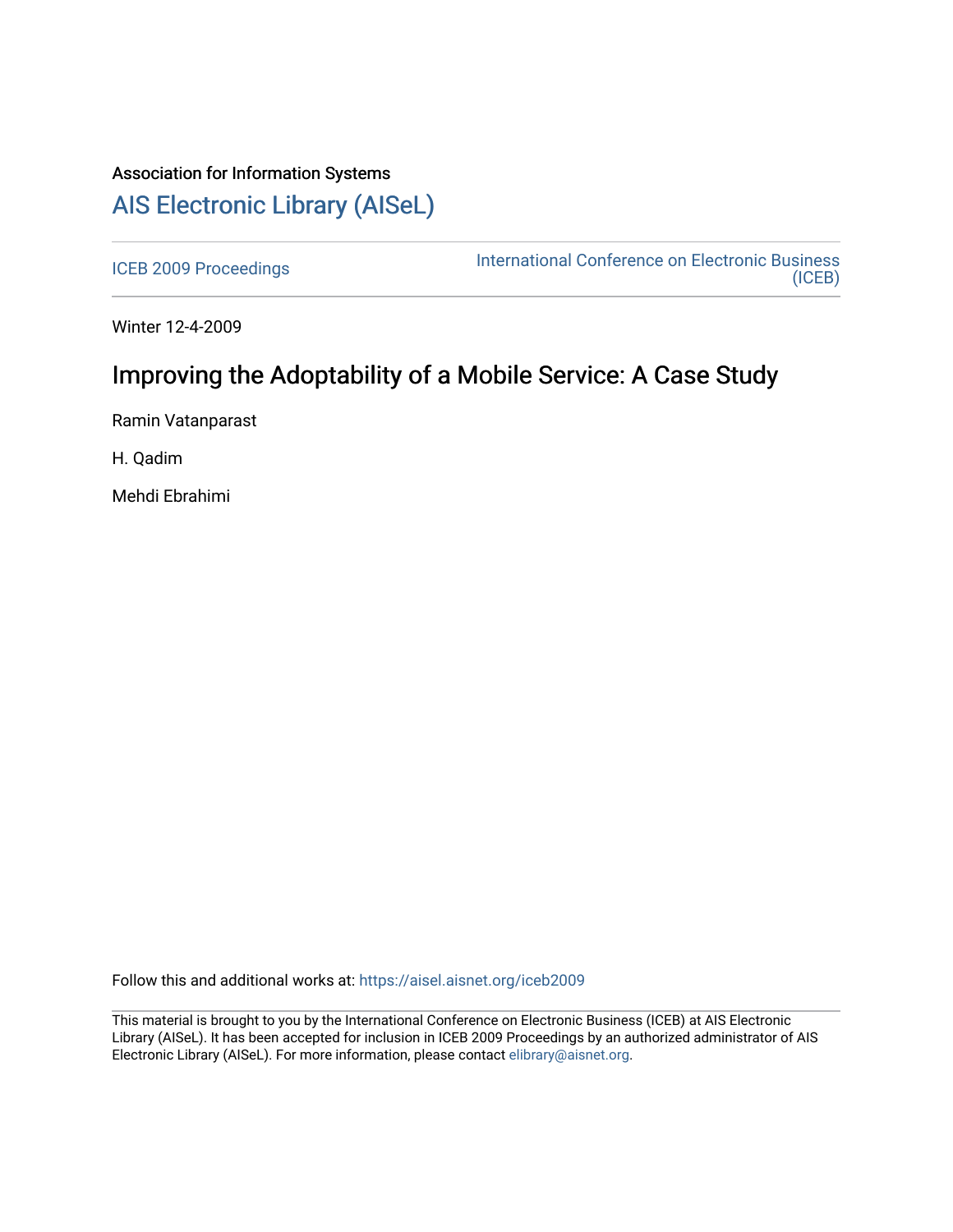## **IMPROVING THE ADOPTABILITY OF A MOBILE SERVICE: A CASE STUDY**

## **R. Vatanparast, H. Qadim, M. Ebrahimi raminvp@yahoo.com; hqadim@gmail.com; mehdiebrahimi60@gmail.com**

### **Abstract**

Mobile technologies are penetrating into everyday lives of people and are providing miscellaneous services on the mobile device for users. Most of researches in this area have been done after the introduction of the service to the market. In this tough market, service providers need to know exactly which elements of their services or technologies can be improved before final stage of development and surely before launching the application or service. This article studies intentions to use a service, through a mobile application, for possible improvements in adoptability of the service. The Nysveen et al's integrated model (2005) has been utilized for conducting the research and data was collected over a survey study. Such insights allow mobile service providers and mobile marketers to create more customized services. This paper concludes with both theoretical and practical implications and limitations of the study results.

**Keywords**: Service adoption, adoption model, mobile services, mobile application, mobile service usage, mobile service optimization, attitude towards the use, intention towards the use

## **Introduction**

Wireless communication enables users and businesses to transcend time and place, and it has resulted in increased accessibility and expanded both social and business networks (Palen, 2002). Wireless communication also promises to provide a convenience, localization, and personalization of services (Clarke, 2001). Advances in mobile technology have changed the business environment significantly. Devices and technological mobile applications have become a common place in our everyday lives (Balasubramanian et al., 2002), increasing the accessibility, frequency and the speed of communication. As a result, mobile technologies have the potential to create new markets, change the competitive landscape of business, create new opportunities, and change existing community and market structures (Stewart and Pavlou, 2002). The concept of mobile services has been defined as something for which the provider can charge the mobile user for taking part in (Nordman and Liljander, 2003). The original concept of mobile service was voicing communications with mobility. Understanding market needs, users' adoptions and knowing what services to be offered and where are the crucial

dimensions to success of new service development's success. Hence, it becomes evident to mobile service providers that they have to identify their users' needs and tastes in order to develop the right service to the right market.

Traditional marketing methodologies are not sufficient when it comes to non existing products. Investigations in the sociology of technology are essential to evaluate if new applications are good responses to market needs and user taste or not. For widespread adoption of mobile services, a set of requirements including technological, business strategic and behavioral are to be considered (Pedersen, 2002). For researchers, an important issue is to learn how mobile services differ from stationary services in regard to users' adoption (Pedersen et al., 2005). Considerable developments in mobile technologies and related services create new motives for users and also strong need for studies in the area of service adoption to maximize service penetration and user engagement in different markets (Balasubramanian et al., 2002, Nysveen et al., 2005).

This article investigates intension to use a new service in development stage to improve and optimize the service before delivering to the market. The service was targeted to provide free content and generate revenue through advertising. Understanding users' attitude toward a service, using the Nysveen et al's integrated adoption model (2005), allows us to understand user's expectations and experiences on the tested service to optimize and customize the service to achieve the highest adoption rate. This paper is composed as follows: In the next section, there is a review of previous studies related to technology adoption models, specially the integrated model by Nysveen et al. (2005) and its application to mobile Internet usage. Then, a description of the research procedures employed and eventually a final data analyzing the data. Authors conclude that the paper by acknowledging limitations of studies, discussing the implications of the findings, and possible future research in this area.

## **Literature Review**

There are many different models for technology adoption that were developed during the recent years. The development of these models resulted in better understanding and prediction of mobile technologies and services adoption. Applying these models to analyze the adoption of a service is very useful as it gives the chance to the service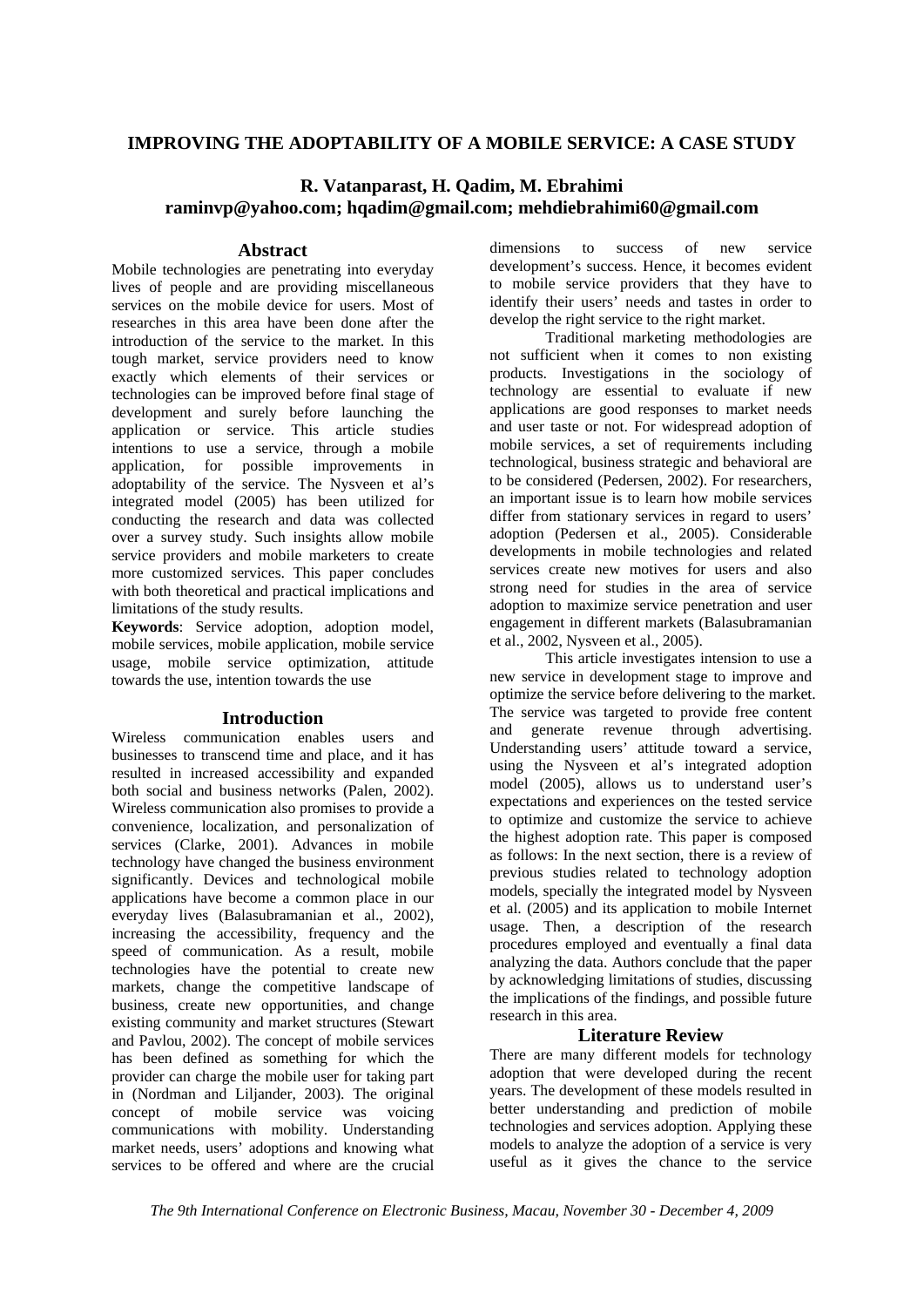providers to improve the service in the areas that have the highest impact on the adoption.

The first studies on this topic, were carried out by Schultz and Slevin (1975). Their analysis resulted to seven explanatory dimensions, of which the performance dimension, "perceived effect of the model on the manager's job performance", was found to be the most highly correlated with the self-predicted use of a decision model. Further studies revealed that several specific user attitudes or perceptions are highly related to system use (Robey, 1979). According to Robey's model, "user perceptions or attitudes are formed concerning the value of rewards received from performance, the likelihood that rewards result from performance, and the likelihood that performance results from the use". Fishbein's multi-attribute model (Ajzen and Fishbein, 1980) is supported by behavioral learning theory (Kassarjian and Robertson, 1991) which says "an attitude toward an object is more or less automatically learned as one learns about a new product, and that learning occurs in the form of beliefs about product attributes".

Theory of reasoned action, TRA, (Fishbein and Ajzen, 1975) was proposed to clarify the relationship between attitudes and behavior. In other words, it is used to predict user's behavior with the assumption that the customer controls his own behavior. According to TRA, the "intention to perform a behavior" is the most significant determinant of user actual behavior. It is a function of "attitude towards behavior" and "subjective norms". To include the impact of external sources of influence on "intention" and "attitude" the theory of planned behavior (TPB) was proposed by Ajzen (1991). This model has been proven to be useful for conditions where individuals do not have complete control over their behavior (Taylor and Todd, 1995). A third determinant of "behavioral intention", "perceived behavioral control" was included in TPB.

Technology Acceptance Model, TAM, (Davis 1989) was designed to predict user's acceptance of information technology. In TAM, Davis (1989) defined perceived usefulness as the degree to which a person believes that using a particular system would be advantageous in performing his or her task. TAM is applied for predicting user acceptance (Venkatesh and Davis, 2000), and it has become the most applicable model of user acceptance and usage (Ma and Liu, 2004).This model illustrates that, users, who find mobile technology useful and easy to use, are users

with more positive attitudes towards mobile

services. In addition to the researches that have been conducted on the subject of technology adoption, there have been some studies that have focused specifically on the concept of mobile services and mobile technologies adoption (Vatanparast 2009).

Based on domestication studies, "expressiveness" is another effective driver for intention to use mobile technology and services. The definition of Nysveen et al (2005) for expressiveness is: "the degree to which users of mobile services perceives the services as suitable for expressing their emotions and social and or personal identity". Finally, Nysveen et al (2005) proposed an integrated model based on information system theories, gratification and domestic theories that can be utilized to explain user intentions to use mobile services (Figure 1). Nysveen et al. (2005) claimed that; perceived expressiveness and perceived enjoyment show the most promising and considerable effect; perceived usefulness, perceived ease of use and attitude toward the use are direct or indirect determinants of mobile service's usage and finally subjective norms and perceived control are important antecedents of users' intentions to use mobile services as it has been proven. The technological development along with high penetration of mobile phones has created a whole research area of adoption around mobile services and mobile marketing (Vatanparast 2009). Nysveen et al (2005) could explain user intentions to use mobile services, by constructing the integrated model. Pedersen (2002 and 2005) found that the intention to use is influenced by perceived expressiveness, enjoyment, subjective norm and behavioral control. Nysveen et al (2005) confirmed that perceived usefulness and attitude toward the use are direct or indirect determinants of mobile services' usage. Li et al. (2005) suggested that enjoyment shows a significant effect on intention to use instant messaging and will increase when the multimedia communication and entertainment are getting richer e.g. moving from SMS to MMS (Hsu et al., 2007). Nysveen's integrated model has been designed around mobile services, and it has been tested successfully in many research studies, as mentioned above. Based on literature review, we decided to use Nysveen's integrated model in our research study to understand the user's attitude toward use and intention to use of our application based mobile service to optimize the service before launch of service.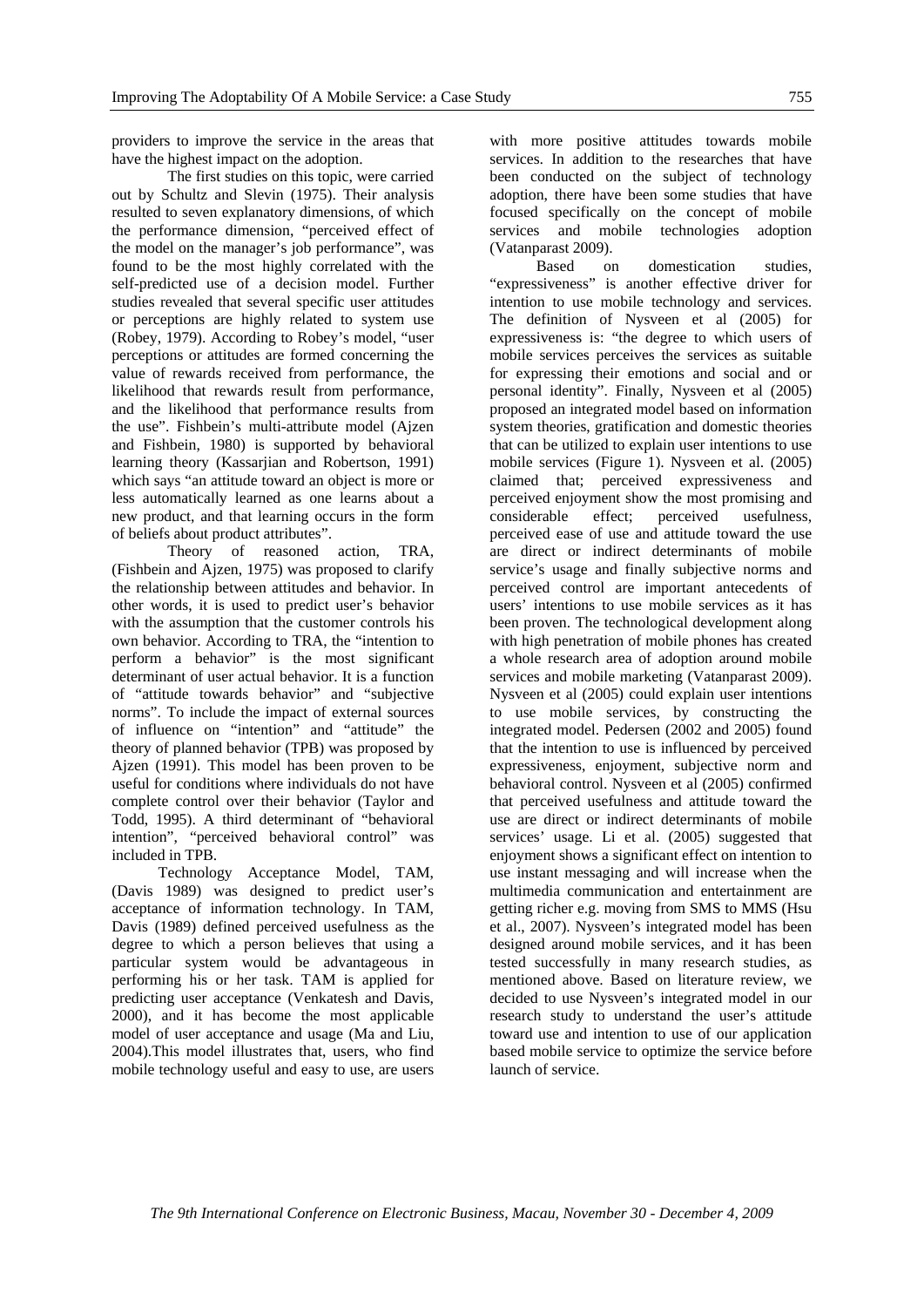

#### **Research Method**

As it was discussed in the literature review, the Nysveen et al's integrated model is a very suitable model for the case study, as it provides better a prediction of users' attitudes towards usage of mobile services. Therefore, the integrated model was utilized in this research study to comprehend the attitudes toward uses and intentions to use of a mobile service which was under development by a tele communication company. It was initially intended to have a larger number of participants in public, but due to confidentiality of the service, legal and liability issues, there was no permission to run the trial version in public. As the result, it was limited to the company's internal participants to run this trial of service and to do this research. The participants in this study did not have any experience or knowledge about this service and its focus prior to their usages. User recruiting was done through an Email marketing campaign which was targeted to approximately three hundred employees. It was asked from voluntary participants to go to a particular website to register and download a client application, and start using the service during a trial period of four weeks. Hundred thirty five users registered to download the application and among those seventy seven successfully downloaded the application and activated their service. Eighty six percent of users were recruited by the end of the first week. After the period of trial, they were asked to fill in the research questionnaire which was designed around the integrated model, a collection of fifty two questions. The questions included ten areas to cover different constructs of the integrated model. The questionnaire was in English and was sent to the participants via email. In order to measure the real sense of the consumers in each user in the

integrated model, the five point Likert System scale in which the data were in an ordinal format was used. Ordinal format indicates the data of each category with a specific quantity as an index of that category.

The Kendal Tau correlation was found more suitable as it represents a probability for a non-interval scaled ordinal format (Bolboaca and Jantschi, 2006). It should be noted that there were a couple of questions for each construct. Kendal Tau method is utilized to do a correlation analysis in our case, as the data were in a non-interval scaled format. By applying Kendal Tau method, the coefficients of the correlations became less and the differences became more sensible. Before applying Kendal Tau method, we have applied rank based approach in which we transferred the data into ranks, which are invariant and the mathematical operations on them are construable (Madden, 2004). Kendal Tau correlation was applied on the averages of the ranks of each construct according to the integrated model. This approach is much more suitable for studies with a limited number of data, rather than using Spearman or Pearson approach. Since our research model is greatly based on the Nysveen et al's (2005) model, we used the same measures as they used in their study for measuring perceived usefulness, ease of use, expressiveness, enjoyment, subjective norms, behavioral control and intention to use. We adapted the measures for the particular mobile service relevant for our own study.

#### **Data analysis**

A data reduction factor analysis was conducted to determine the existence of subcategories among the questions included in each of the constructs. The results of each factor analysis conducted on the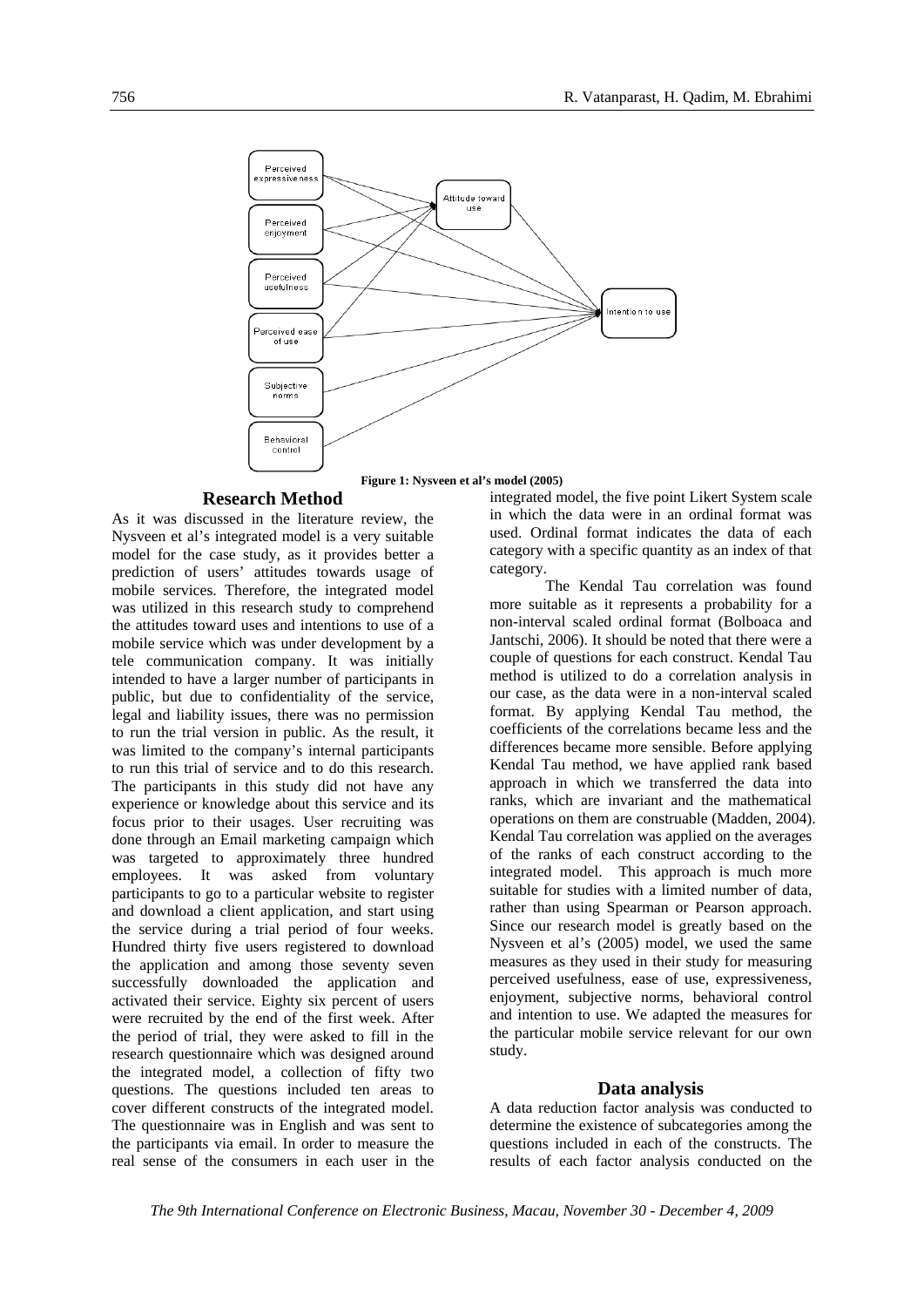data are gathered for each construct in the Table 1. Factor analysis determines whether there is any sub-categories in any set of questions under one category or not. All questions loaded strongly together except question 23 for behavioral control and question 21 for attitude toward the use. The Eigen values are computed and all values were over 1, which is the significance in the model (Hair et al., 1998). The results revealed that in all the constructs, we have only one component. This

means that all the questions were in the same category in all the constructs. Therefore, we could calculate the average of ranks in every construct for each person. The results helped us to provide one set of data for each construct that could be easily correlated with other constructs based on the integrated model. Table 1 shows the result of data reduction analysis.

| Table 1- Pactor analysis results |                  |            |                |                |           |                            |                       |          |           |
|----------------------------------|------------------|------------|----------------|----------------|-----------|----------------------------|-----------------------|----------|-----------|
| Questions                        |                  | Usefulness | Ease of<br>Use | Expressiveness | Enjoyment | Subjective<br><b>Norms</b> | Behavioral<br>Control | Attitude | Intention |
| Usefulness                       | Q41              | .981       |                |                |           |                            |                       |          |           |
|                                  | Q <sub>42</sub>  | .975       |                |                |           |                            |                       |          |           |
|                                  | Q <sub>43</sub>  | .946       |                |                |           |                            |                       |          |           |
| Ease of Use                      | Q38              |            | .982           |                |           |                            |                       |          |           |
|                                  | $\overline{Q39}$ |            | .980           |                |           |                            |                       |          |           |
|                                  | Q40              |            | .984           |                |           |                            |                       |          |           |
|                                  | Q35              |            |                | .965           |           |                            |                       |          |           |
| Expressiveness                   | $\overline{Q36}$ |            |                | .960           |           |                            |                       |          |           |
|                                  | Q37              |            |                | .961           |           |                            |                       |          |           |
|                                  | Q31              |            |                |                | .954      |                            |                       |          |           |
|                                  | Q32              |            |                |                | .839      |                            |                       |          |           |
| Enjoyment                        | Q33              |            |                |                | .963      |                            |                       |          |           |
|                                  | $Q$ 34           |            |                |                | .904      |                            |                       |          |           |
|                                  | Q26              |            |                |                |           | .964                       |                       |          |           |
| Subjective                       | Q27              |            |                |                |           | .948                       |                       |          |           |
| Norms                            | Q28              |            |                |                |           | .936                       |                       |          |           |
|                                  | Q29              |            |                |                |           | .956                       |                       |          |           |
|                                  | Q30              |            |                |                |           | .900                       |                       |          |           |
|                                  | Q22              |            |                |                |           |                            | .897                  |          |           |
| Behavioral                       | Q23              |            |                |                |           |                            | .509                  |          |           |
| Control                          | Q24              |            |                |                |           |                            | .880                  |          |           |
|                                  | Q25              |            |                |                |           |                            | .867                  |          |           |
|                                  | Q15              |            |                |                |           |                            |                       | .897     |           |
|                                  | Q16              |            |                |                |           |                            |                       | .904     |           |
| Attitude                         | Q17              |            |                |                |           |                            |                       | .953     |           |
| Towards Use                      | Q18              |            |                |                |           |                            |                       | .972     |           |
|                                  | Q19              |            |                |                |           |                            |                       | .777     |           |
|                                  | Q20              |            |                |                |           |                            |                       | .907     |           |
|                                  | Q <sub>21</sub>  |            |                |                |           |                            |                       | .604     |           |
| Intention to use                 | Q <sub>9</sub>   |            |                |                |           |                            |                       |          | .941      |
|                                  | Q10              |            |                |                |           |                            |                       |          | .942      |
|                                  | Q11              |            |                |                |           |                            |                       |          | .947      |
|                                  | Q12              |            |                |                |           |                            |                       |          | .919      |
|                                  | Q13              |            |                |                |           |                            |                       |          | .870      |
| % of variance                    |                  | 93.6       | 96.3           | 92.5           | 84        | 88.5                       | 64.7                  | 75.2     | 85.4      |
| Eigen values                     |                  | 2.8        | 2.9            | 2.8            | 3.4       | 4.4                        | 2.6                   | 5.3      | 4.3       |

| Table 1- Factor analysis results |  |
|----------------------------------|--|
|----------------------------------|--|

Table 2 shows some descriptive data for the variables used in this study. The table shows the minimum, maximum and the median for all variables. Minimum and maximum values show that all the variables are consistently within the points on the scale. Correlation analysis was conducted based on the integrated model, in order to determine the most effective construct on the users' attitudes and intention to use the service. Having transferred the data into rank orders, the Kendal Tau correlation was applied (Table 3). According to Hair et al (1998), when a single independent variable is highly correlated with the set of other independent variables, multicollinearity occurs. Multicollinearity represents the degree to

which one variable can be predicted by the other variables in the analysis. Hair et al (1998) suggest that calculating tolerance and VIF values are good measures for testing multicollinearity. Table 4 shows collinearity statistics for the dataset. Either tolerance or VIF values in our data are within the accepted values according to Hair et al (1998). Tolerance value should lay somewhere between 0 to 1 and, VIF values should vary between 1 to 10 but should not exceed 10, and the closer to 1 the better. High multicollinearity contributes negatively to the interpretation of the result as it makes it difficult to ascertain the effects of a single variable. This indicates that the data do not suffer any collinearity problems.

**Table 2- Descriptive for the variables of each construct** 

|                    | <b>Minimum</b> | Median | <b>Maximum</b> |
|--------------------|----------------|--------|----------------|
| <b>Usefulness</b>  | 6.2            | 13.8   | 34.8           |
| <b>Ease of Use</b> | 8.43           | 14.29  | 29             |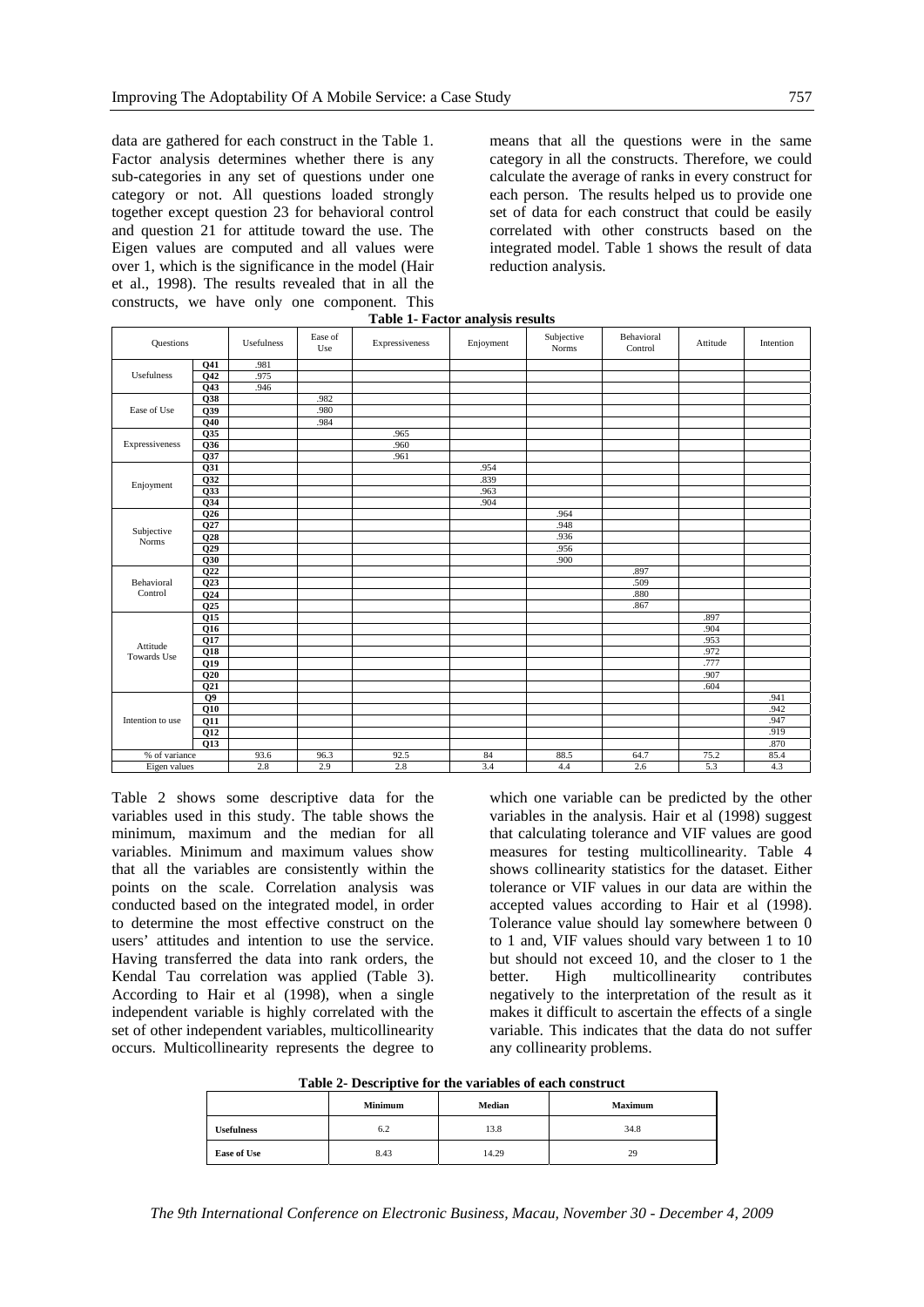| <b>Expressiveness</b>      | 7.75 | 15.5  | 25.25 |
|----------------------------|------|-------|-------|
| Enjoyment                  | 6    | 14.8  | 34.8  |
| <b>Subjective Norms</b>    | 6    | 13.5  | 32.5  |
| <b>Behaviorial Control</b> | 6.67 | 12.67 | 32.67 |
| <b>Attitude</b>            | 6    | 15.67 | 35.67 |
| intention                  | 6    | 15.33 | 34    |

#### **Table 3- Kendal tau correlation coefficients**

|                                 | Attitude | <b>Intention</b> |
|---------------------------------|----------|------------------|
| <b>Perceived Usefulness</b>     | $.673*$  | $.667*$          |
| <b>Perceived Ease of use</b>    | .482*    | $.575*$          |
| <b>Perceived Expressiveness</b> | $.628*$  | $.615*$          |
| <b>Perceived Enjoyment</b>      | $.634*$  | $.656*$          |
| <b>Subjective norms</b>         |          | $.505*$          |
| <b>Behavioral control</b>       |          | .579*            |
| Attitude                        |          | .779*            |

\* Correlation is significant at the 0.01 level (2-tailed).

#### **Table 4 – Measures testing the impact of multicollinearity, Tolerance and VIF values for the dataset**

| Model                         |                           | <b>Collinearity Statistics for the dataset</b> |       |  |  |
|-------------------------------|---------------------------|------------------------------------------------|-------|--|--|
|                               |                           | <b>Tolerance</b>                               | VIF   |  |  |
| <b>Attitude</b><br>toward use | <b>Usefulness</b>         | .338                                           | 2.958 |  |  |
|                               | Ease of use               | .235                                           | 4.259 |  |  |
|                               | <b>Expressiveness</b>     | .365                                           | 2.739 |  |  |
|                               | Enjoyment                 | .192                                           | 5.217 |  |  |
|                               | <b>Usefulness</b>         | .221                                           | 4.527 |  |  |
|                               | Ease of use               | .213                                           | 4.691 |  |  |
|                               | <b>Expressiveness</b>     | .233                                           | 4.293 |  |  |
| <b>Intention to</b><br>use    | Enjoyment                 | .152                                           | 6.575 |  |  |
|                               | <b>Subjective norms</b>   | .289                                           | 3.465 |  |  |
|                               | <b>Behavioral control</b> | .375                                           | 2.665 |  |  |
|                               | <b>Attitude</b>           | .242                                           | 4.126 |  |  |

#### **Results**

The summary of the results of correlation analysis is schematically shown in Figure 2. The result shows that the service is high in perceived usefulness and then in perceived enjoyment, which means that users believe in the existence of a positive use-performance relationship. Davis (1989) supports that; the perceived usefulness is a direct determinant of the users' intentions to use a technology. The justification behind is that if the service will improve a person's daily life performance, then it will be considered as useful. Thus a person will have a higher incentive to use the service. Doll et al. (1998) define that; systems will be useful in general if they "contribute to accomplish the end-user's purpose". The result shows that, the information intensive service, which was provided during the trial, led to a positive usage intension. The service helped users to accomplish certain tasks, get useful information and gain positive value and satisfaction.

The result shows that, perceived expressiveness was unexpectedly considerable for the tested mobile service which is information intensive. It is uncharacteristic, to see this significance, since it was predicted that expressiveness would not have strong effect on the adoption of mobile services. As a result, expressive services are experiential services. We can assume that since the service is experiential and expressive services are also experiential, there is a connection between the service and expressiveness. This reasoning could explain the significant effect on the relationship between perceived expressiveness and intention to use the mobile services. Other studies highlighted that; the use of mobile services can serve as a way of expressing personality, status and image in a public context (Nysveen et al., 2005; Leung and Wei, 2000; and Höflich and Rossler, 2001). In other hands, higher perceived expressiveness may contribute to higher probability of using the mobile service. This confirms the direct link between expressiveness and intention to use of mobile service, which was also supported by a fair amount of domestication researches done by other scholars (e.g. Ling, 2001; Skog, 2002).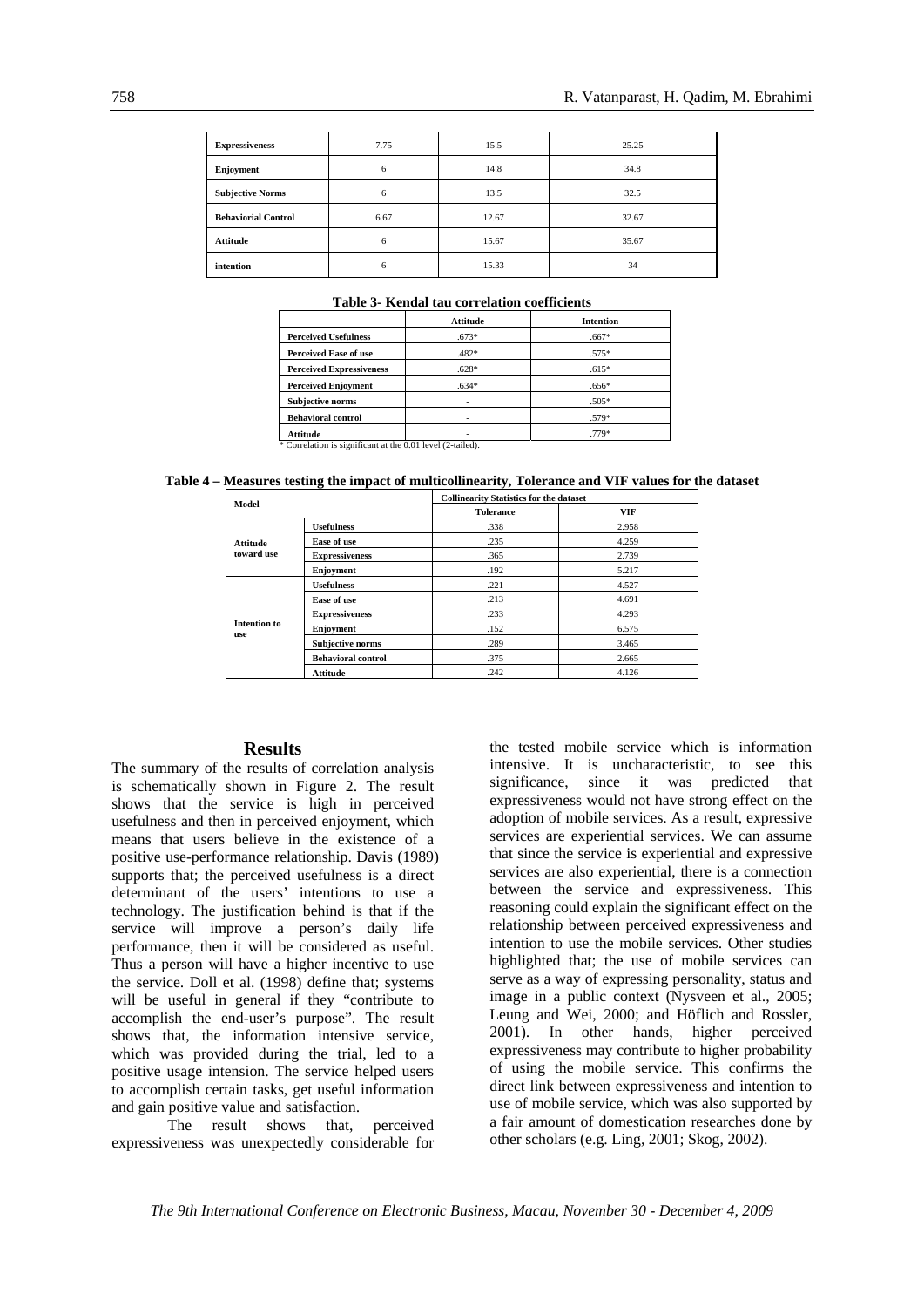

**Figure 2 – Correlation Results Summary** 

When it comes to perceived enjoyment, it is understandable that this variable is significant with low information intensive services. The original intention of the service was built around delivering free content and information. High information intensive services are meant to collect or to process big amount of information and content, not for fun and relaxation originally. However, it seems that users, value enjoy-ability and looking for fun and relaxing time while consuming information and content. In other words, from user's view, the service is used not only for receiving information but also for enjoyment. In their gratification studies, Höflich and Rössler (2001) indicate, that among others, enjoyment is a significant factor influencing intention to use mobile services. As we delivered a set of quizzes with prizes during the trial period, promoting usage of the service, the mobile service led to an intrinsic reward, which enhanced enjoyment. This surely brings a higher probability for users to use this service. Perceived enjoyment was proven to be an important antecedent of usage intentions and had a significant effect on all services that had been studied regardless of being information intensive or not, such as SMS, contact services, payment services and gaming services (Nysveen et al., 2003).

The perceived behavioral control was not that significant in this study in comparison to other ascendances, but it shows a positive direct effect due to high information intensive characteristics of the service. Nysveen et al. (2005) and Sendecka (2006) explain that the positive effect of behavioral control on intention to use mobile services will be stronger for services with a high degree of information intensity comparing other services with a low degree of information intensity. The more information one has, the more confident he or she

becomes about the behavior. This in turn, increases the intention to use the mobile service. The user interface design of a service can affect information access, collection and processing of a user. This means that even though, the service is information intensive, but the user interface can facilitate handling of the information and make it easy to consume content. As a result we can see that, some services could be information intensive but having a positive effect on intention to use, due to easy to use user interface. Since manipulation of a goal oriented services requires high levels of behavior control, we expect that managing of highly information intensive services will also require high levels of behavioral control.

To summarize, the results of correlation analysis reveal that, there exists a high positive relation between the constructs of the model and also all the correlations were significant (at 0.01 level). There is a high positive correlation between attitude and intention to use. Attitude has the highest impact on the intention of the users towards the use comparing to other constructs. Usefulness and enjoyment have higher coefficients of correlation with attitude. Usefulness has a higher positive correlation with the intention to use comparing to the other three constructs. Ease of use, on the other hand, has the least impact on the attitude of the users towards the use.

#### **Conclusion and Discussions**

The scale to measure the variables in this study was highly reliable, based on the results of factor analysis. All factors analysed in this paper showed that, every variable or concept was measured properly. It was shown that, measure for each variable fitted properly, as each of them loaded strongly and well to the respective factors proves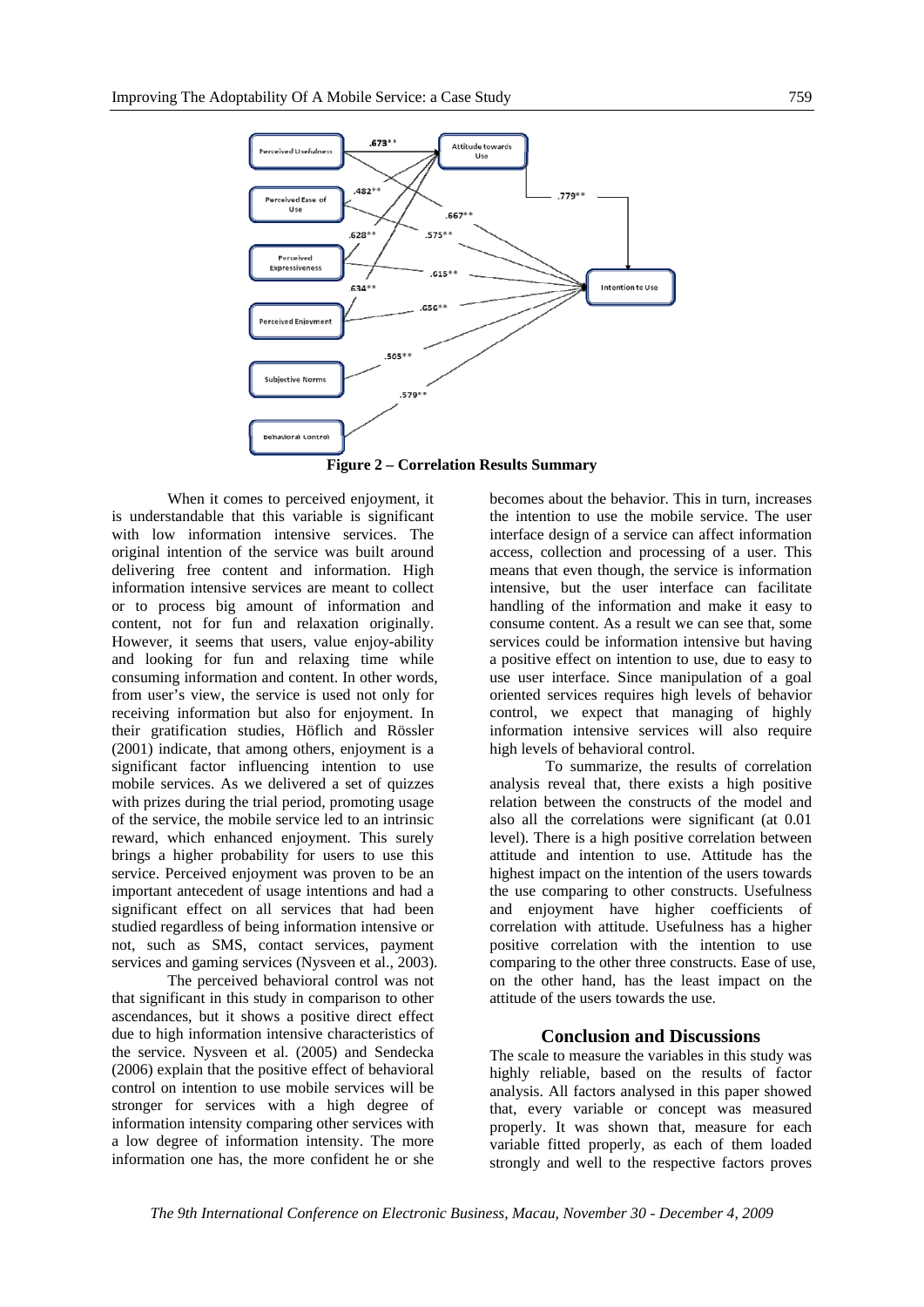paper's high convergent validity. Each variable was computed in order to run the regression analysis to study the direct effects of adoption drivers on the intention to use of the mobile service with the target of delivering free content to mobile users. Hair et al. (1998) explain that a successful multivariate regression requires selection of independent variables based on their theoretical relationships to the dependent variable. The regression result shows the overall significance of the integrated model. The model was found to have high explanatory power and was robustly significant. This means, that the model as a whole explains user's intentions to use mobile services very well. The results of the analysis show strong overall significance of the model in the study of services under development. It means that the model, or the drivers of adoption, significantly explains the usage intention towards the mobile service.

As our results show two variables of perceived usefulness and perceived enjoyment have the strongest effect on the intention to use the mobile service. However, all the variables in the model have considerable effect in this regard. An increase in any of these two variables during the development process will lead to increased users' intentions to use the mobile service. The constructs that affect the attitude such as perceived usefulness and perceived enjoyment are more important than expressiveness, subjective norms and behavioral control. This emphasizes the importance of improving these two constructs for increasing the users' adoptions in this particular mobile service. Furthermore, perceived ease of use is proven to have the least impact. However, impact is still considerable. Considering the averages of the ranks of each of the constructs, presented in Table 2, and the maximum ranks for each of the constructs, it is concluded that, this mobile service should be improved in all areas specifically in the areas, related to usefulness, enjoyment and expressiveness of the service.

The results of this paper make implications relevant, both for theoretical and for managerial purposes. Such a study allows mobile service designers to apply user's feedback in the early stage to improve the service before official launch. With such approach, user's intention towards using mobile services can be studied even earlier and more comprehensively. The research also highlights that information intensive services need additional treatment in order to increase the positive effect on intention to use the service. Modification on user interface design and/or add complimentary rewarding or value adding side services could be named to increase the positive intention to use information intensive services.

This paper introduces a new approach to utilize adoption models in the future studies. The results from this paper offer several managerial implications when developing services and increasing users to use mobile services. The result of the overall regression shows the importance and the advantages of adoption study of mobile services during the period of development to impact final design of a mobile service. The finding implies that industry players must be aware of drivers' effects on attitude toward use and intention to use when developing services. It will be important for mobile service developers to pay attention to fun, excitement and expressiveness, especially when developing high information intensive services. High information intensive services also have to be designed to enable their users to express their social and personal identities. It can surely be challenging for service producers to combine information, usefulness, enjoyment and expressiveness factors in one service. However, it shows that mobile service industry is willing to take on any challenges to enable mass adoption. There are some factors that could have led to some weaknesses in this paper. Small quantity of the data does affect the integrity of data analysis. On the other hand, the sample was not representative of the population, due to confidentiality and legal

issues. Basically, the sample used in this study, only consisted of people who were working for the same company which was developing the service, consisting highly educated and technology savvy respondents. This had its advantage in the fact that participants have enough experience and knowledge of using different mobile services, no need to educate participants and collect the result very quickly. At the end, authors conclude importance of utilizing adoption models to determine the constructs that have the highest impact on the user's attitude and intention towards usage of mobile service in an early stage of service development. This kind of knowledge in the development stages of the service preparation allows additional optimization to maximize adoption. By utilizing this approach the service providers will be able to tune the elements of a particular service and improve and utilize the areas that have the highest impact on the adoption of the service.

#### **References**

- [1] Ajzen, I. (1991). The theory of planned behavior, Organization Behavior and Human Decision Processes, 50, 179-211.
- [2] Ajzen, I. and Fishbein, M. (1980). Understanding Attitudes and Predicting Social Behavior, Englewood Cliffs, New Jersey.
- [3] Balasubramanian, S., Peterson, R. A., and Jarvenppa, S. L. (2002). Exploring the implications of Mcommerce for markets and marketing. Journal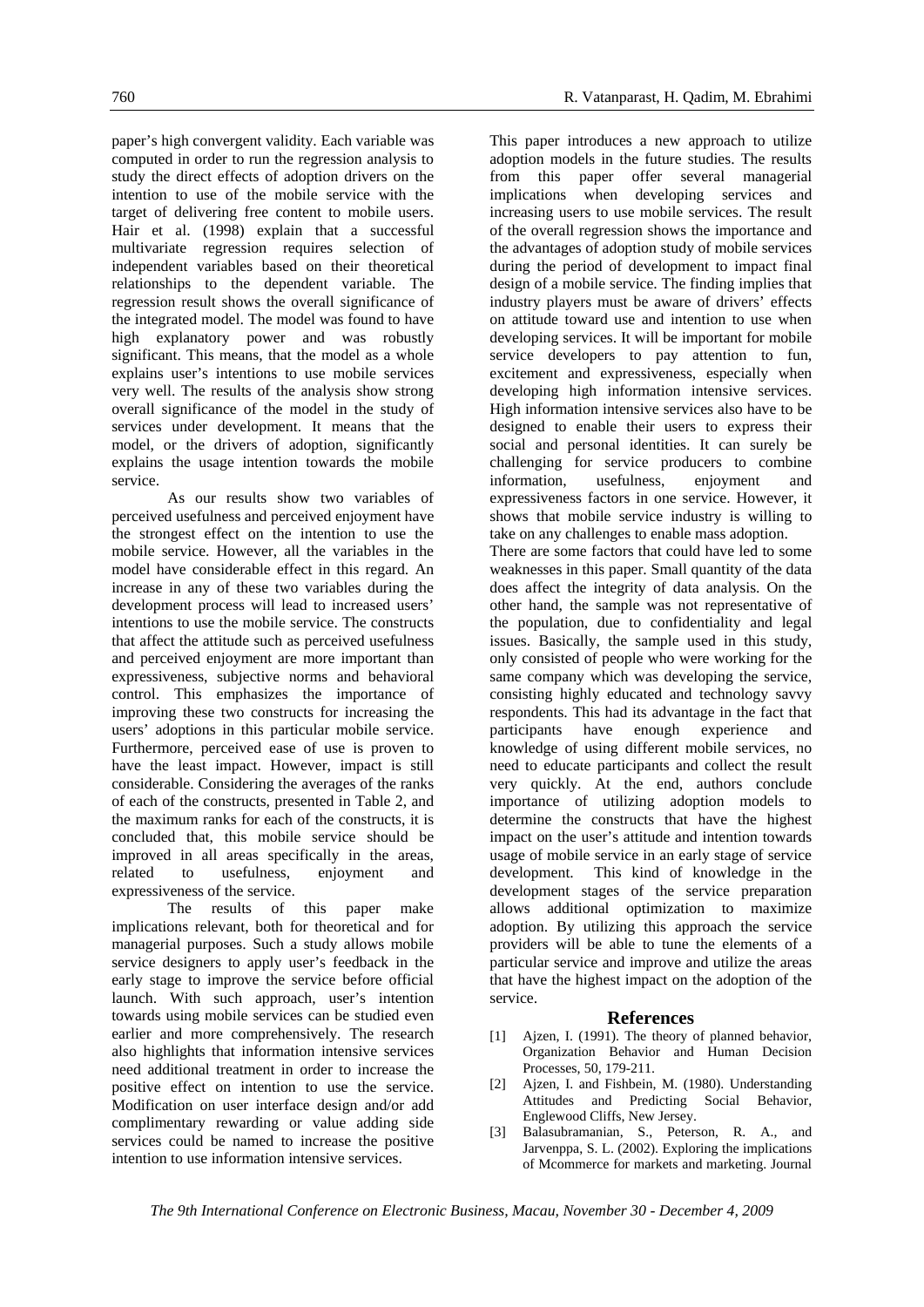of the Academy of Marketing Science, 30(4), 348- 361.

- [4] Bolboca S., Jantschi L., (2006). A structure activity relationship of biologic active compounds, University of Medicine, Leonardo Journal of practices and technologies, Vol.9, pp.179-200
- [5] Carlsson C., Hyvönen K., Repo P., and Walden P. (2005), Adoption of Mobile Services across Different Technologies,at the 18th Bled eConference eIntegration in Action, Bled, Slovenia, June 6 - 8, 2005
- [6] Carlsson, C., Carlsson, J., Hyvönen, K., Puhakainen, J., and Walden, P. (2006). Adoption of Mobile Devices/Services: Searching for Answers with the UTAUT, Proceedings of the 39th Annual Hawaii International Conference on System Sciences (HICSS'06), Track 6: 1-10.
- [7] Churchill, G. A. J. and Iacobucci, D. (2002). Marketing Research; Methodological Foundations. South-Western Publishing, Mason, Ohio.
- [8] Clarke, I. (2001) Emerging value propositions for m-commerce. Journal of Business Strategies, (18)2, pp 133-148.
- [9] Davis, F. D. (1989). Perceived usefulness, perceived ease of use, and user acceptance of information technology. MIS Quarterly, September 1989, Vol.13 , 319- 340.
- [10] Doll, W. J., Hendrickson, A., and Deng, X. (1998). Using Davis` perceived usefulness and ease- ofuse instruments fordecision making: A confirmatory and multigroup invariance analysis. Decision Sciences, 29(4), 839- 869.
- [11] Fishbein, M., Ajzen, I. (1975). Belief, attitude, intention, behavior: An introduction to theory and research. Addison- Wesley, reading, MA.
- [12] Haghirian, P., Dickinger, A. and Kohlbacher, F. (2004). Adopting innovative technology – a qualitative study among Japanese mobile consumers. Proceedings of the 5th International Working with e-Business Conference (WeB-2004), November 2004, Perth, Australia.
- [13] Hair, J. F., Anderson, R. E., Tatham, R. L., and Black, W. C. (1998). Multivariate Data Analysis. Prentice Hall, Upper Saddle River, New Jersey
- [14] Höflich, J. R, and Rössler, P. (2001). Mobile schriftliche kommunikation oder: E- mail für das handy. Medien and Kommunikationswissenschaft, 49, 437- 461.
- [15] Hsu, C.L., Lu, H.P., and Hsu, H.H. (2007). Adoption of the mobile internet: an empirical study of multimedia message service (MMS). The International Journal of Management Science, Dec.
- [16] http://shop.informatm.com/marlin/30000001001/M ARKT\_EFFORT/marketingid/20001444760?proce ed=trueandMarEntityId=1167456884244andentHa sh=1002311dd57andUType=trueAccess Jan 2007.
- [17] Ishii, K., (2004): Internet Use via Mobile Phone in Japan, Telecommunications Policy, Vol. 28, No. 1, pp. 43 - 58.
- [18] Karahanna, E., Straub, D.W., and Chervany, N.L. (1999). Information technology adoption across time: A cross sectional comparison of preadoption and post- adoption beliefs. MISQ, 23(2), 183- 213.
- [19] Kassarjian, H. H., Robertson, T. S. (1991). Perspectives in Consumer Behaviour (4th edition). Prentice Hall,Englewood cliffs, New Jersey.
- [20] Kim, H. and Kwahk, K. (2007). Comparing the Usage Behaviour and the Continuance Intention of Mobile Internet Services", Eight World Congress on Management of eBuisiness (WCMeB ,), 11-13 July 2007 Page(s):15 - 15
- [21] Kim, J., Lee, I., Lee, Y., Choi, B., (2004): Exploring E-Business Implications of the Mobile Internet: A Cross-National Survey in Hong Kong, Japan and Korea, International Journal of Mobile Communications, Vol. 2, No.1, pp. 1 - 21.
- [22] Leung, L., Wei, R. (2000). More than just talk on the move: Uses and gratifications of the cellular phone. Journalism and Mass Communication Quarterly, 77(2), 308- 320.
- [23] Li, D., Chau, P.Y.K., and Lou, H. (2005). Understanding individual adoption of instant messaging: an empirical investigation. Journal of the Association for information systems, vol. 6, 102-129.
- [24] Ling, R. (2001), "We release them little by little": Maturation and gender identity as seen in the use of mobile telephony. Personal and Ubiquitous Computing, Volume 5, Number 2, 2001, 123-136.
- [25] Ma, Q., and Liu, L. (2004). The technology acceptance model: A meta analysis of empirical findings. Journal of Organizational and End User Computing, Jan-Mar 2004, 16(1), 59- 72.
- [26] Madden L. (2004). Non parametric analysis of ordinal data in designed factorial experiments, American pathological society, Vol.94, No.1, pp.33-43
- [27] Mylonopoulos, N. A., Doukidis, G. I., (2003): Introduction to the Special Issue: Mobile Business: Technological Pluralism, Social Assimilation, and Growth, International Journal of Electronic Commerce, Vol. 8, No. 1, pp. 5 - 22.
- [28] Nordman, J., Liljander, V. (2003). Mobile service quality- a study of contributing factors. Helsingfors : Swedish School of Economics and Business Administration,
- [29] Nysveen, H., Pedersen, P. E., and Thorbjørnsen, H. (2003). Using mobile services to strengthen brand relationships: The effects of SMS and MMS channel additions on brand knowledge, satisfaction, loyalty and main channel use. SNF-report no. 22/03. Foundation for Research in Economics and Business Administration, Bergen, Norway.
- [30] Nysveen, H., Pedersen, P. E., and Thorbjørnsen, H. (2005). Intentions to use mobile services: Antecedents and cross- service comparisons. Journal of the Academy of Marketing Science, 33(3), 330- 346.
- [31] Palen, L. (2002) Mobile telephony in a connected life. Communications of the ACM (45)3, pp 78-82. http://cacm.acm.org/
- [32] Pedersen, P. E. (2005). Adoption of mobile Internet services: An exploratory study of mobile commerce early adopters. Journal of organizational computing and electronic commerce, vol. 15, 203- 221.

*The 9th International Conference on Electronic Business, Macau, November 30 - December 4, 2009*